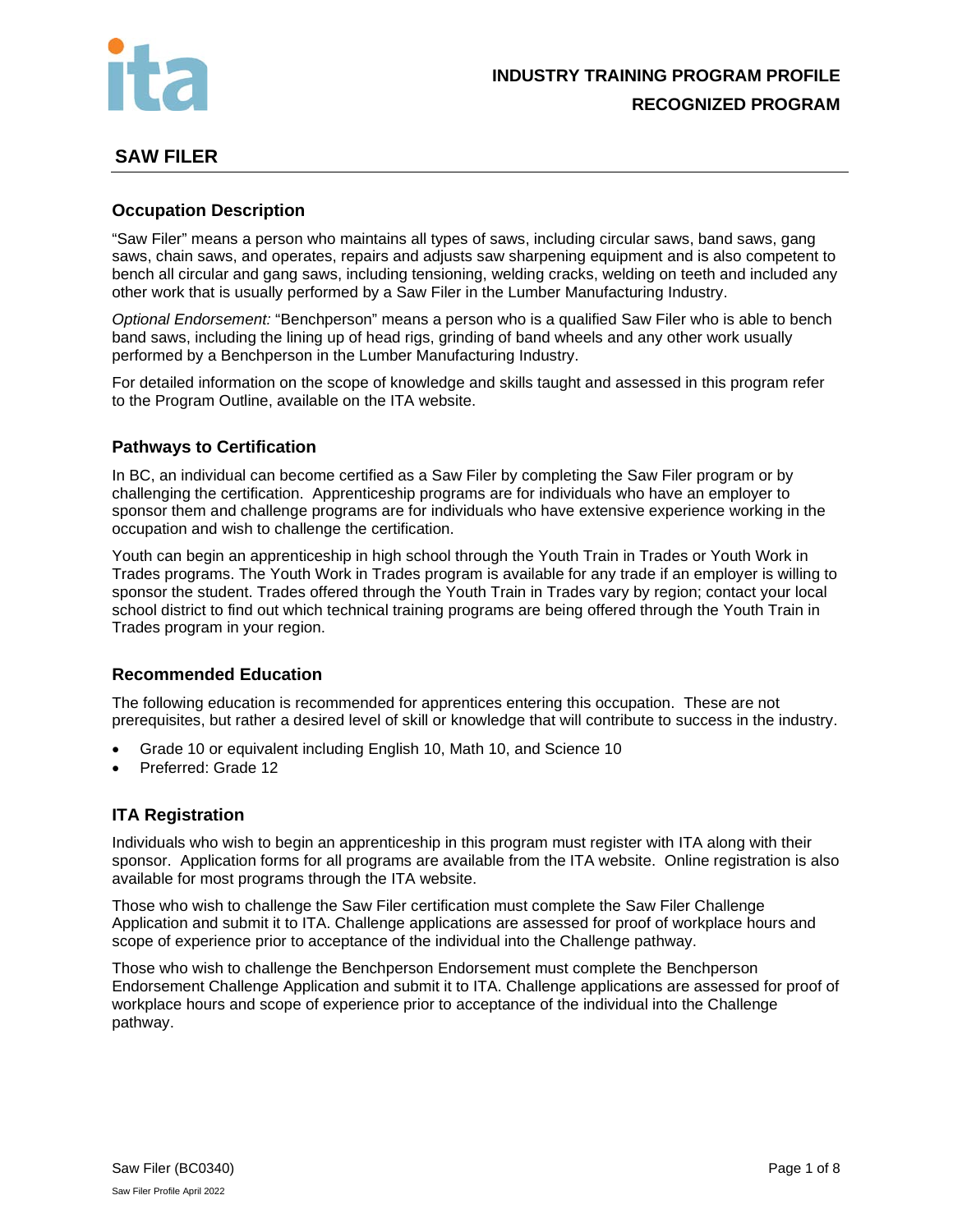

# **Apprenticeship Pathway**

This graphic provides an overview of the Saw Filer apprenticeship pathway.

*C of Q = Certificate of Qualification C of A = Certificate of Apprenticeship*



*\* 840 hours of work-based training in the Saw Filer trade recommended prior to entering Level 1 Technical Training; 2,520 hours of work-based training in the Saw Filer trade recommended prior to entering Level 2 Technical Training*

#### CROSS-PROGRAM CREDITS

*Individuals who hold the credentials listed below are entitled to receive partial credit toward the completion requirements of this program None*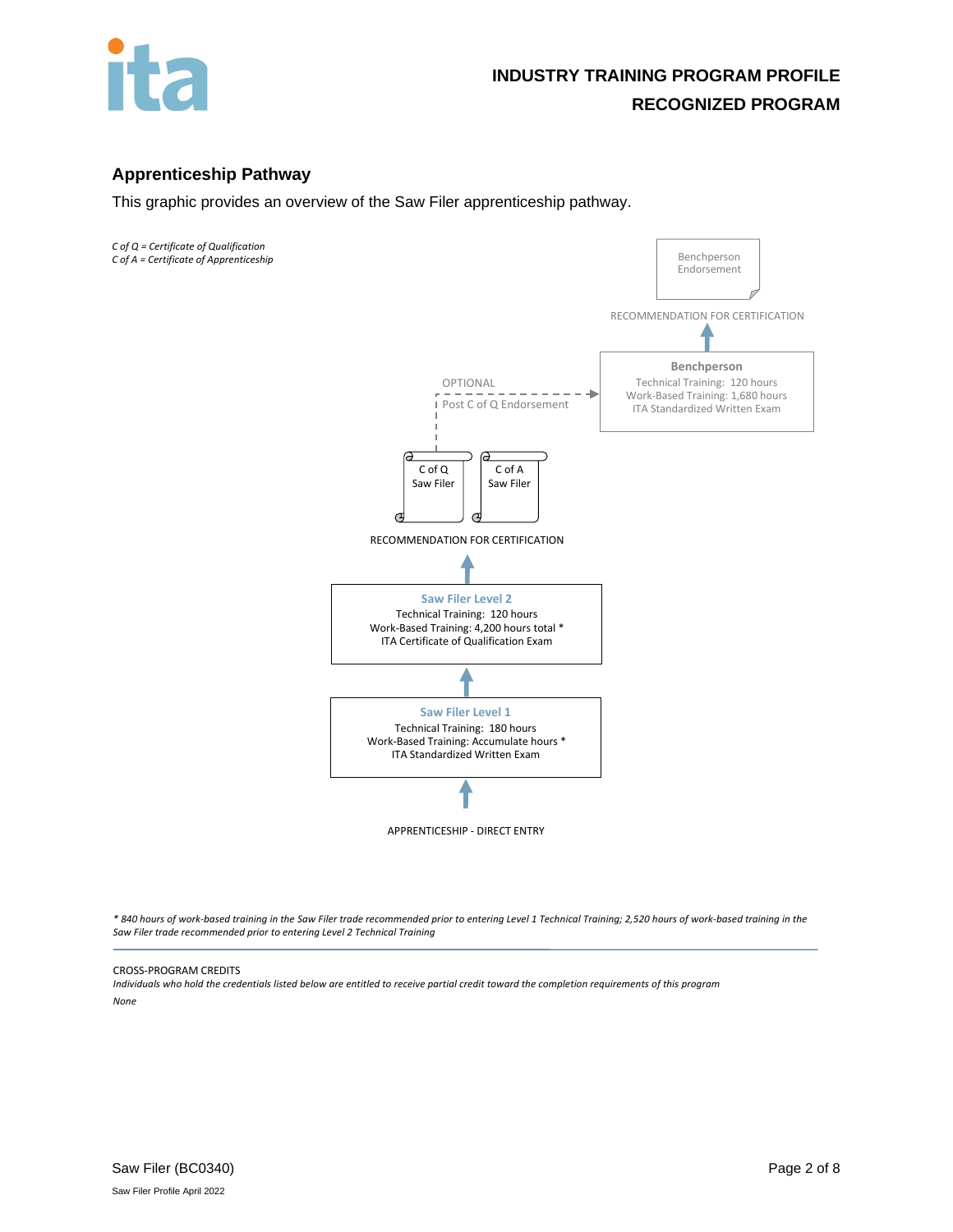

|                                       | <b>Apprenticeship Program Standards</b>                                                                                                                                                                                                                                                                                                                                                                 |                                                                                                                                                                          |  |
|---------------------------------------|---------------------------------------------------------------------------------------------------------------------------------------------------------------------------------------------------------------------------------------------------------------------------------------------------------------------------------------------------------------------------------------------------------|--------------------------------------------------------------------------------------------------------------------------------------------------------------------------|--|
| <b>Credentials Awarded</b>            | Saw Filer - Certificate of Qualification<br>Saw Filer - Certificate of Apprenticeship<br>Note: Refer to the Benchperson Endorsement Program Standards below to see<br>how this endorsement fits into the apprenticeship pathway for this occupation.                                                                                                                                                    |                                                                                                                                                                          |  |
| <b>ITA Registration Prerequisites</b> | Agreement signed by the employer to sponsor the apprentice                                                                                                                                                                                                                                                                                                                                              |                                                                                                                                                                          |  |
| <b>Completion Requirements</b>        | Certification as a Saw Filer is awarded upon successful completion of:                                                                                                                                                                                                                                                                                                                                  |                                                                                                                                                                          |  |
|                                       | Requirement                                                                                                                                                                                                                                                                                                                                                                                             | Level of Achievement Required                                                                                                                                            |  |
|                                       | <b>Technical Training</b>                                                                                                                                                                                                                                                                                                                                                                               | Minimum 70% in each level of technical training:<br>• Level 1: 180 hours and ITA Standardized<br>Written Exam<br>• Level 2: 120 hours                                    |  |
|                                       | <b>ITA Certificate of Qualification Exam</b>                                                                                                                                                                                                                                                                                                                                                            | • Minimum 70%                                                                                                                                                            |  |
|                                       | <b>Work-Based Training</b>                                                                                                                                                                                                                                                                                                                                                                              | $-4,200$ hours                                                                                                                                                           |  |
|                                       | Recommendation for Certification                                                                                                                                                                                                                                                                                                                                                                        | • Recommendation for certification signed by<br>the Sponsor and an individual holding<br>credentials eligible for sign-off authority<br>Signoff of required competencies |  |
| <b>Program Duration</b>               | Duration varies depending on how training is delivered, but the program generally takes<br>2 years to complete.                                                                                                                                                                                                                                                                                         |                                                                                                                                                                          |  |
|                                       | The technical training requirement is typically met through block-release training (full-<br>time, at school) delivered by an ITA-approved training provider. It can also be met<br>through approved alternative training models (e.g., distance education, online, part-time)<br>and/or level challenge where these options are available.                                                             |                                                                                                                                                                          |  |
| <b>Sign-off Authority</b>             | Credentials eligible to sign-off on the Recommendation for Certification:<br>Saw Filer - Certificate of Qualification<br>Saw Filer - Certificate of Qualification with Benchperson Endorsement<br>LMI Circular Sawfiler – Certificate of Qualification<br>LMI Benchperson - Certificate of Qualification<br>ITA-issued letter authorizing supervision and sign-off of apprentices in this<br>occupation |                                                                                                                                                                          |  |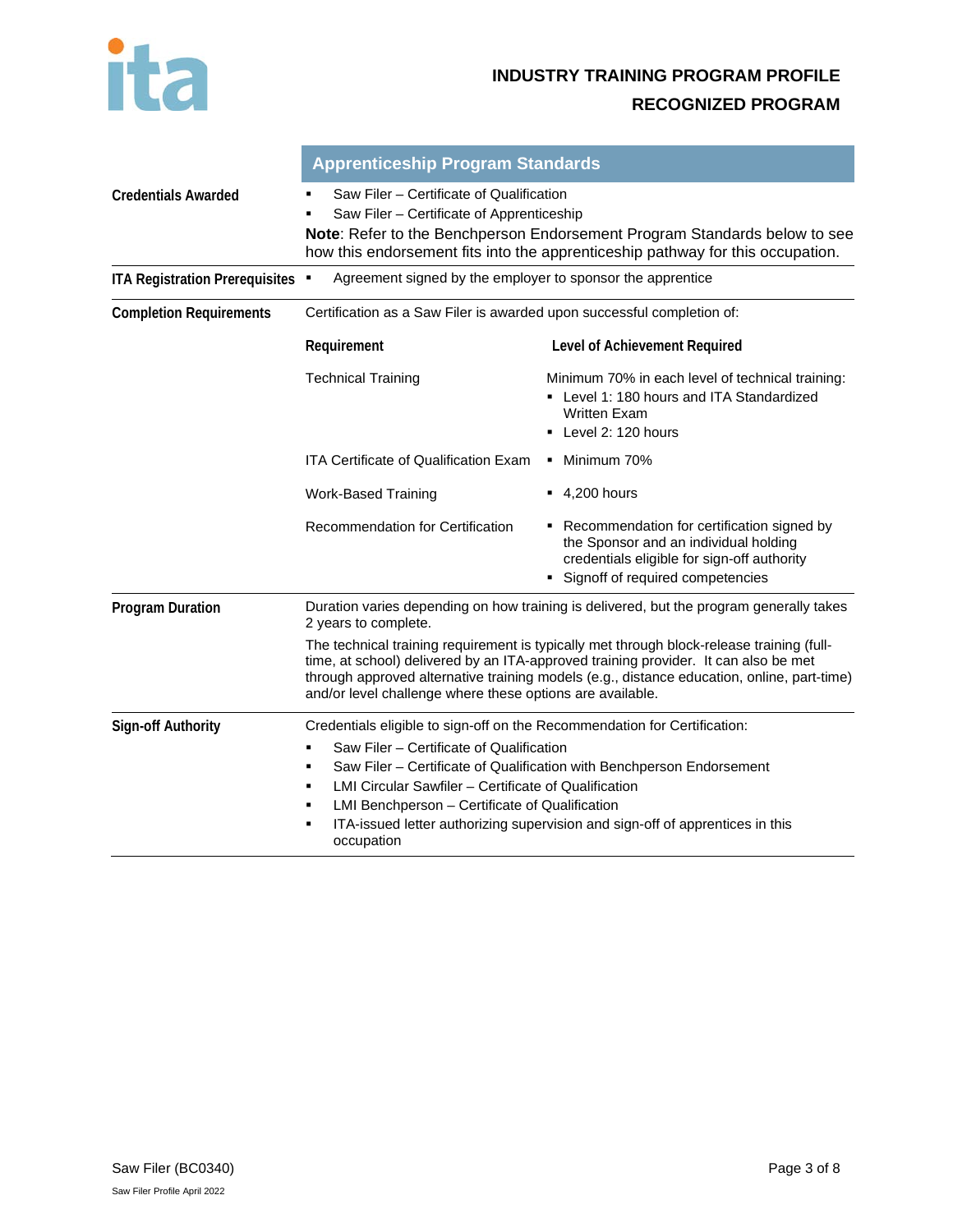

# **INDUSTRY TRAINING PROGRAM PROFILE**

# **RECOGNIZED PROGRAM**

|                              | <b>Apprenticeship Program Standards</b>                                                                                                        |                       |
|------------------------------|------------------------------------------------------------------------------------------------------------------------------------------------|-----------------------|
| Challenging a Level          | The following levels of technical training can be challenged for advanced placement in<br>this program:                                        |                       |
|                              | Level                                                                                                                                          | Prerequisites         |
|                              | $\blacksquare$ Level 1                                                                                                                         | N/A<br>$\blacksquare$ |
| <b>Cross-Program Credits</b> | Individuals who hold the credentials listed below are entitled to receive partial credit<br>toward the completion requirements of this program |                       |
|                              | Credential                                                                                                                                     | Credit (s) Granted    |
|                              | • None                                                                                                                                         | N/A<br>٠              |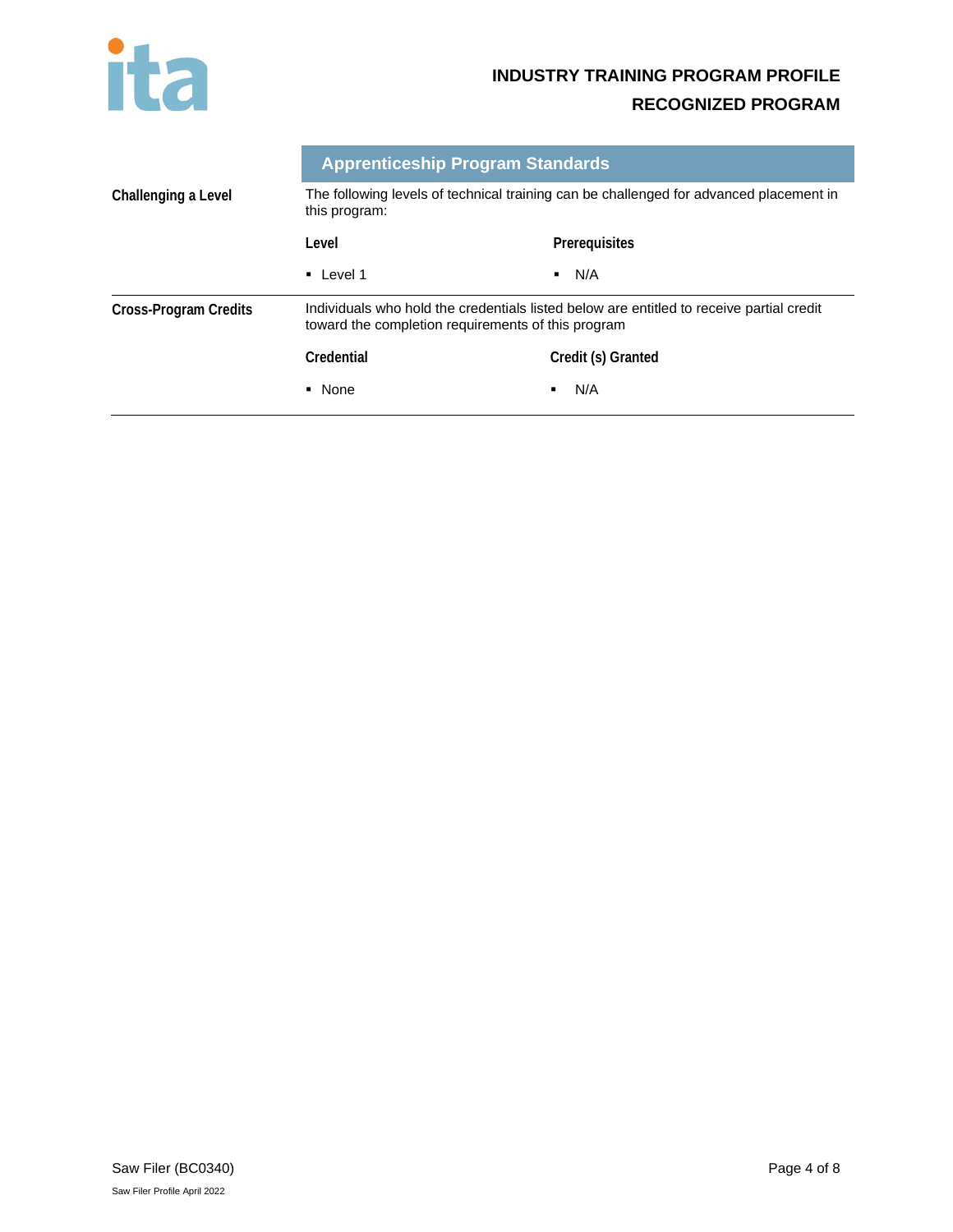

# **Benchperson Endorsement Program**

Refer to the Apprenticeship pathway credentialing model for the program to see how the Benchperson Endorsement program fits into the apprenticeship pathway for this occupation.

|                                   | <b>Benchperson Endorsement Program Standards</b>                                                                                                                                                                                                                                                                                            |                                                                                                                                      |  |
|-----------------------------------|---------------------------------------------------------------------------------------------------------------------------------------------------------------------------------------------------------------------------------------------------------------------------------------------------------------------------------------------|--------------------------------------------------------------------------------------------------------------------------------------|--|
| <b>Credentials Awarded</b>        | A Benchperson endorsement will be awarded and included on the apprentice's<br>original Saw Filer Certificate of Qualification                                                                                                                                                                                                               |                                                                                                                                      |  |
| ITA Registration Pre-requisites . | Agreement signed by the employer to sponsor the apprentice<br>Certificate of Qualification in a qualifying trade:<br>Saw Filer<br>$\Omega$<br>Or<br><b>LMI Circular Sawfiler</b><br>$\Omega$                                                                                                                                                |                                                                                                                                      |  |
| <b>Completion Requirements</b>    | Certification as a Benchperson is awarded upon successful completion of:                                                                                                                                                                                                                                                                    |                                                                                                                                      |  |
|                                   | Requirement                                                                                                                                                                                                                                                                                                                                 | Level of Achievement Required                                                                                                        |  |
|                                   | <b>Technical Training</b>                                                                                                                                                                                                                                                                                                                   | Minimum 70% in technical training:<br>• 120 hours and ITA Standardized Written<br>Exam                                               |  |
|                                   | <b>ITA Standardized Written Exam</b>                                                                                                                                                                                                                                                                                                        | Minimum 70%                                                                                                                          |  |
|                                   | Work-Based Training                                                                                                                                                                                                                                                                                                                         | $\blacksquare$ 1,680 hours                                                                                                           |  |
|                                   | Recommendation for Certification                                                                                                                                                                                                                                                                                                            | • Recommendation for certification signed by<br>the Sponsor and an individual holding<br>credentials eligible for sign-off authority |  |
| <b>Program Duration</b>           | Duration varies depending on how training is delivered, but the program generally takes<br>one year to complete.                                                                                                                                                                                                                            |                                                                                                                                      |  |
|                                   | The technical training requirement is typically met through block-release training (full-<br>time, at school) delivered by an ITA-approved training provider. It can also be met<br>through approved alternative training models (e.g., distance education, online, part-time)<br>and/or level challenge where these options are available. |                                                                                                                                      |  |
| <b>Sign-off Authority</b>         | Credentials eligible to sign-off on the Recommendation for Certification:<br>• LMI Benchperson – Certificate of Qualification<br>Saw Filer- Certificate of Qualification with Benchperson Endorsement                                                                                                                                       |                                                                                                                                      |  |
| Challenging a Level               | The following levels of technical training can be challenged for advanced placement in<br>this program:<br>• None                                                                                                                                                                                                                           |                                                                                                                                      |  |
| <b>Cross-Program Credits</b>      | Individuals who hold the credentials listed below are entitled to receive partial credit<br>toward the completion requirements of this program<br>• None                                                                                                                                                                                    |                                                                                                                                      |  |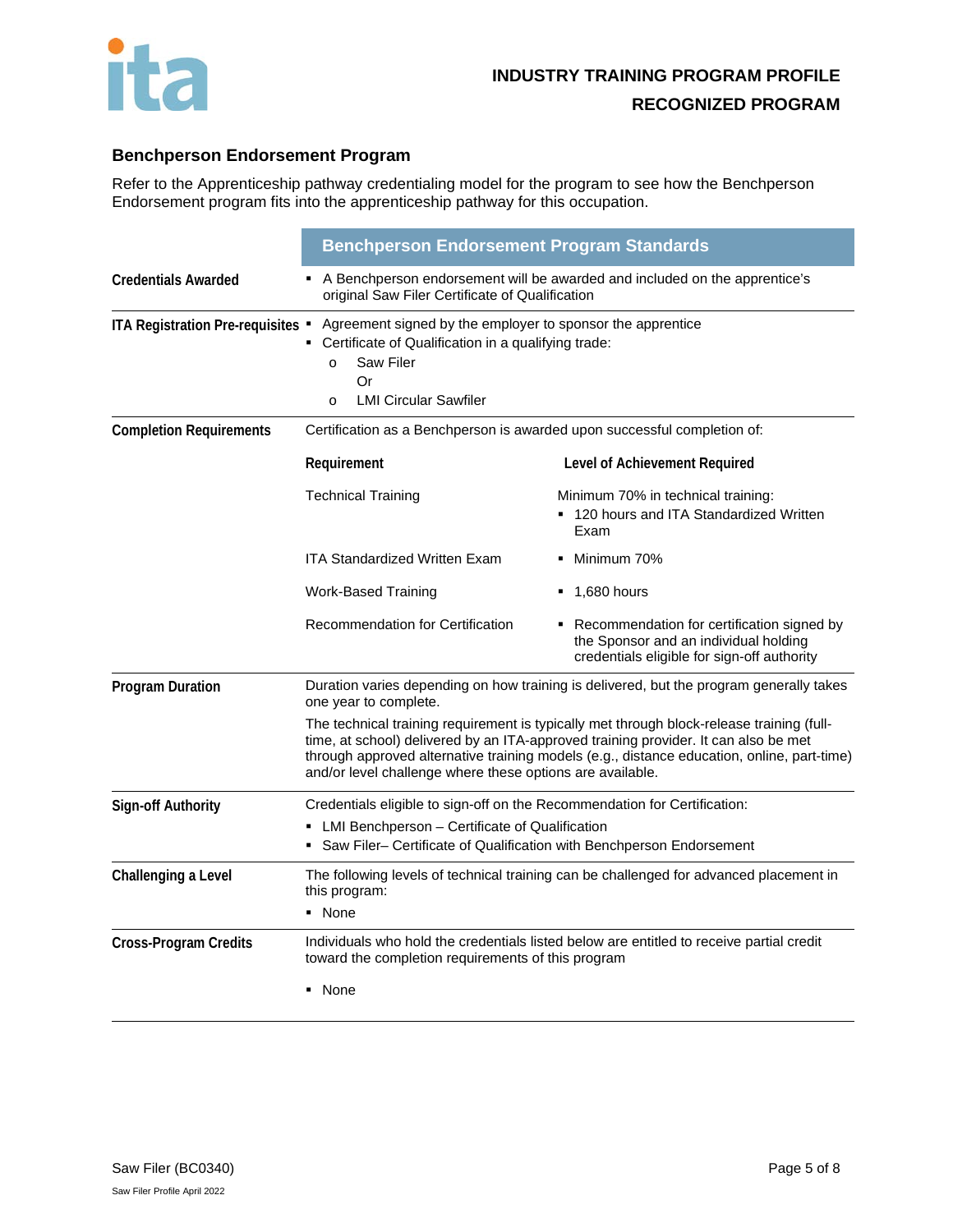

# **Challenge Pathway**

This graphic provides an overview of the Saw Filer challenge pathway.

*C of Q = Certificate of Qualification* 



CREDIT FOR PRIOR LEARNING

*Individuals who hold the credential(s) listed below are considered to receive partial credit toward the completion requirements of this program*

*None*

|                                  | <b>Challenge Program Standards</b>                                                                                                                                        |                               |  |
|----------------------------------|---------------------------------------------------------------------------------------------------------------------------------------------------------------------------|-------------------------------|--|
| <b>Credentials Awarded</b>       | Saw Filer - Certificate of Qualification<br>٠.                                                                                                                            |                               |  |
|                                  | ITA Registration Prerequisites An approved Challenge Application, which includes:<br>6,300 documented hours of directly related experience working in the occupation<br>٠ |                               |  |
| <b>Credit for Prior Learning</b> | Individuals who hold the credentials listed below are considered to have met or partially<br>met the prerequisites for challenging this program:                          |                               |  |
|                                  | Credential                                                                                                                                                                | Credit(s) Granted             |  |
|                                  | None<br>$\blacksquare$                                                                                                                                                    | N/A                           |  |
| <b>Completion Requirements</b>   | Certification as a Saw Filer is awarded upon successful completion of:                                                                                                    |                               |  |
|                                  | Requirement                                                                                                                                                               | Level of Achievement Required |  |
|                                  | ITA Certificate of Qualification Exam                                                                                                                                     | Minimum 70%                   |  |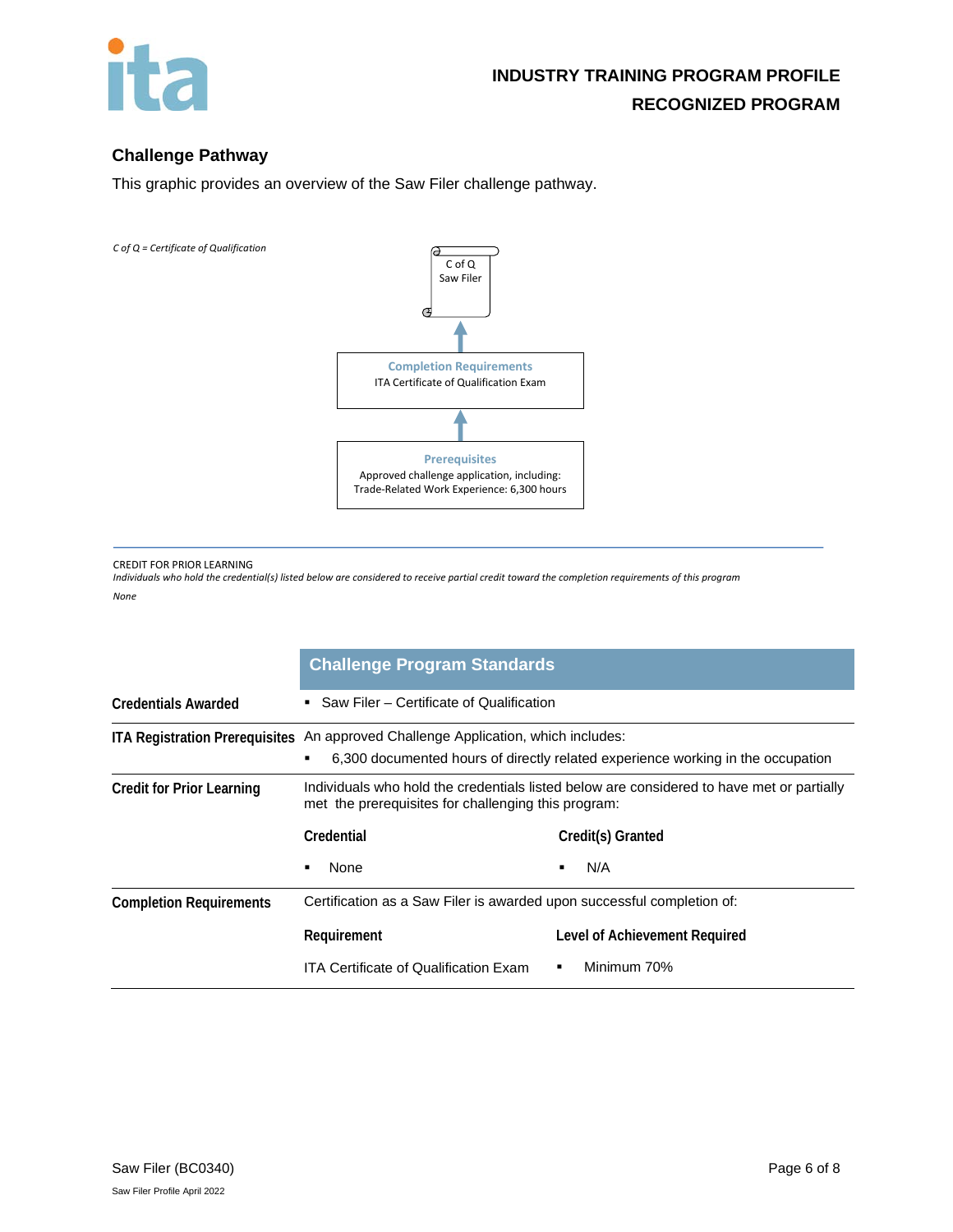

# **Challenge Pathway**

This graphic provides an overview of the Benchperson Endorsement challenge pathway.



CREDIT FOR PRIOR LEARNING

*Individuals who hold the credential(s) listed below are considered to have met, or partially met, the perquisites for challenging this program None*

|                                  |                                                                                                                                                                                                                                                                               | <b>Challenge Program Standards - Benchperson Endorsement</b>                                                          |  |
|----------------------------------|-------------------------------------------------------------------------------------------------------------------------------------------------------------------------------------------------------------------------------------------------------------------------------|-----------------------------------------------------------------------------------------------------------------------|--|
| <b>Credentials Awarded</b>       | Benchperson Endorsement                                                                                                                                                                                                                                                       |                                                                                                                       |  |
|                                  | ITA Registration Prerequisites An approved Challenge Application, which includes:<br>2,520 documented hours of directly related experience working as a Benchperson<br>Saw Filer - Certificate of Qualification<br>Or<br>LMI Circular Sawfiler - Certificate of Qualification |                                                                                                                       |  |
| <b>Credit for Prior Learning</b> | met the prerequisites for challenging this program:<br>Credential<br>None                                                                                                                                                                                                     | Individuals who hold the credentials listed below are considered to have met or partially<br>Credit(s) Granted<br>N/A |  |
| <b>Completion Requirements</b>   | A Benchperson Endorsement will be awarded and added to the challenger's original<br>Saw Filer Certificate of Qualification upon successful completion of:<br>Requirement<br>Level of Achievement Required<br>Minimum 70%<br><b>ITA Standardized Written Exam</b>              |                                                                                                                       |  |